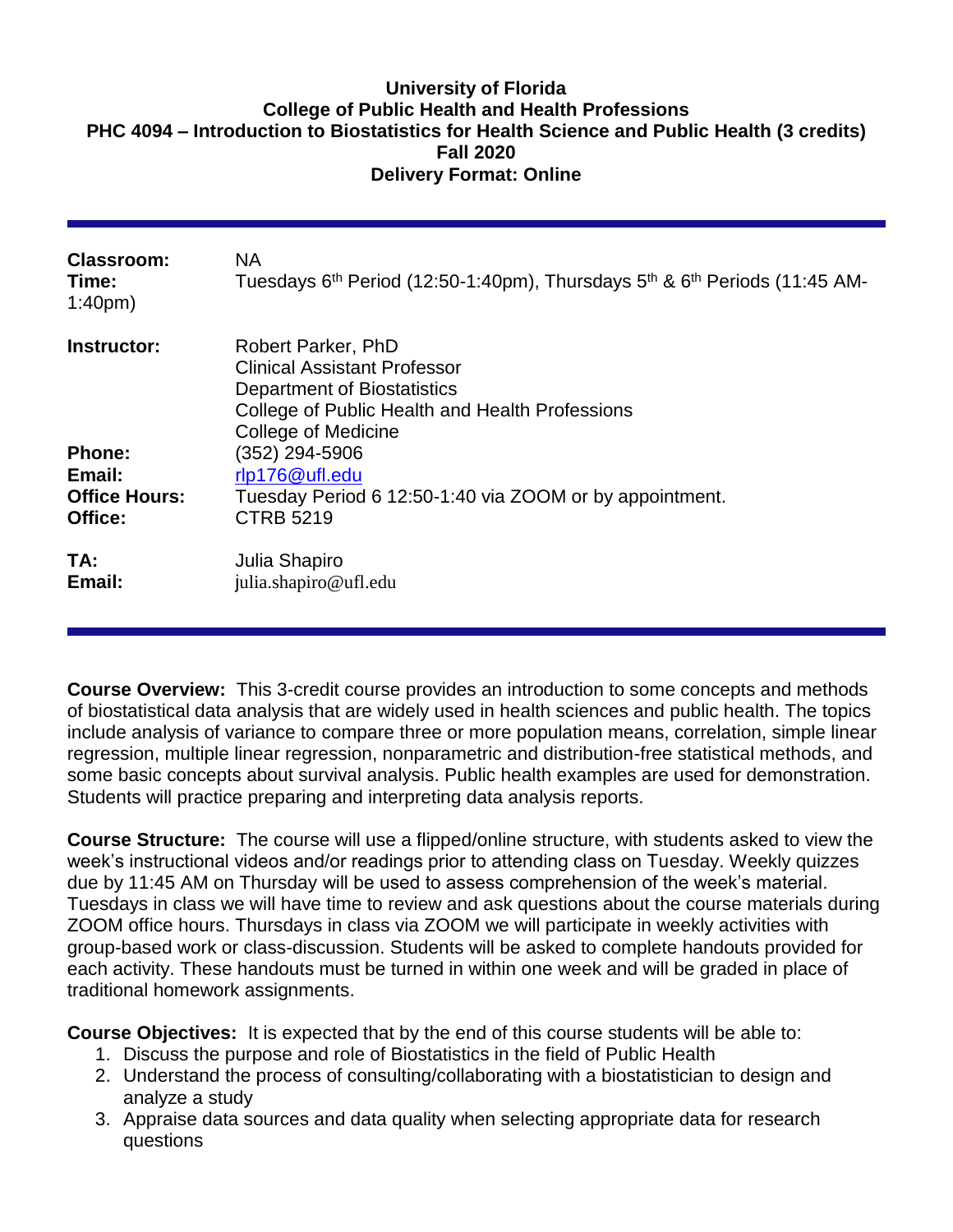- 4. Describe the different types of data typically found in Public Health and clinical studies
- 5. Develop judgment about which statistical technique to use in a given situation
- 6. Interpret results from an ANOVA test in a public health context
- 7. Interpret coefficients from single and multiple linear regression computer output and characterize them in a public health context
- 8. Conduct hypothesis tests on 2x2 tables using Chi-squared or Fisher's exact test methods
- 9. Understand how sensitivity and specificity of a diagnostic test impact how the test is used in the population
- 10.Characterize the limitations of parametric statistical methods as they are applied to specific research settings and recognize nonparametric alternatives
- 11.Identify settings in which survival analysis is the preferred analytical approach
- 12.When reading journal articles, identify potential errors and limitations in the analyses
- 13.Prepare clear oral or written summaries interpreting data in its public health context
- 14.Recognize the limitations of statistical testing (e.g. clinical vs. statistical significance, debate about p-values)

**Course Materials:** This course will use the Canvas CMS. For issues with technical difficulties please contact the instructor or Academic Technology at the following:

| Email: | learning-support@ufl.edu           |
|--------|------------------------------------|
| Phone: | $(352)392$ -HELP – select option 2 |
| Web:   | https:/lss.at.ufl.edu/help.shtml   |

Course announcements will be made via Canvas. Students are responsible for being aware of any course announcement within 24 hours of it being posted.

**Required Text:** There is no required text for this class. Course readings will be available on Canvas.

**Optional text**: *Statistics: The Art and Science of Learning from Data* by Alan Agresti and Christine Franklin 3rd Edition, Pearson, 2013.

#### **Course Requirements**

#### **Quizzes (Weekly, Online)**

Students are asked to view required videos and/or readings prior to attending class on Tuesday. There will be weekly quizzes to assess your comprehension of concepts and knowledge of requisite information needed to be successful in this course. The quizzes are in the Canvas course site and are directly related to each week's required videos/readings. You will have 2 attempts to complete each quiz and the highest score will be recorded. Quizzes are due by 11:45am on Thursday. These quizzes will help you evaluate your understanding of course content by providing you feedback on your performance.

#### **Weekly Activities (Hands-On Activities and Discussions)**

Each Thursday the class via ZOOM will engage in a weekly activity. All students will be expected to view course content, come prepared, contribute during class activities, participate in team-based problem solving, and share in class discussions. Since research is most often done collaboratively, your interactions with peers will contribute to learning.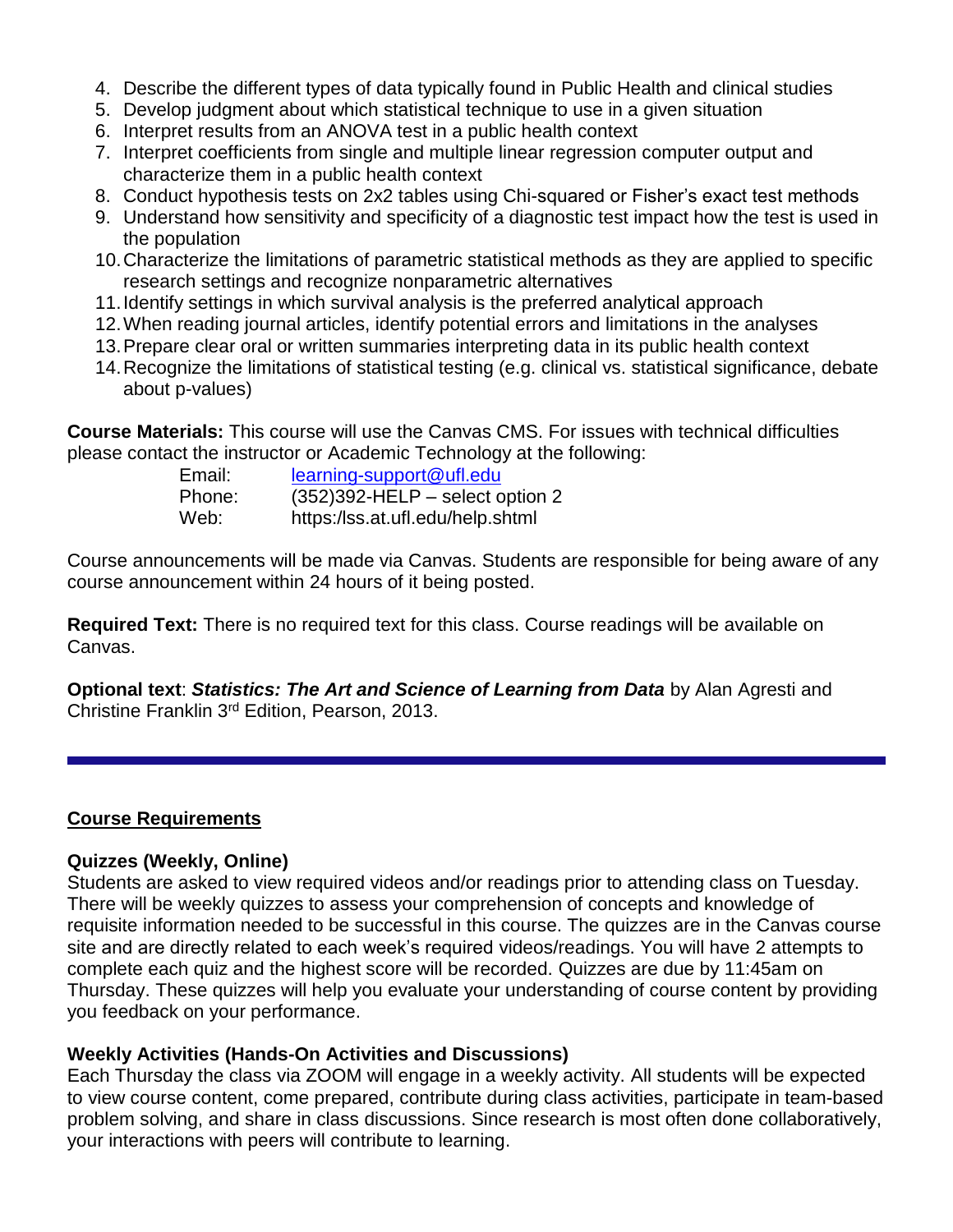In place of homework, students must provide clean and complete copies of weekly activities handouts for assessment. Handouts are to be submitted online (Word document, PDF, scanned document). Assignments are due the following Thursday at the start of class. Students may work together but are expected to individually prepare their handout. Complete, clean, correct, and ontime assignments will receive 5 points. Assignments that are messy, incorrect, or no more than one day late will receive 3 points. Assignments that are mostly incomplete or more than one day late will receive 0 points. The lowest grade from the semester will be dropped.

### **Exams (Midterm 10/15, Final 12/14)**

There will be two exams in this course. Exams will be closed book. Additional details on the exam will be provided closer to the time of each exam.

### **Data Analysis Project (Due 11/19)**

You will prepare a linear regression data analysis using output from a standard statistical package. You will be asked to properly interpret the output in a public health context. Additional details on the data analysis project will be provided after we complete our in-class data analysis activity.

# **Grading**

**Point Distribution:**

**Quizzes –** 5% **Weekly Activities –** 30% **Midterm Exam –** 25% **Data Analysis Project –** 15% **Final Exam –** 25%

**Late Work**: Late weekly activity assignments will be marked late 5 minutes after the start of class and will not be accepted more than 1 day late; late assignments will be deducted points. In general, late work will not be accepted unless arrangements have been made ahead of the due date with the instructor.

|                         |        | <b>UT AUTH OF STATE THE TELL OF AUTHORITY OF STATE AND STATED IN A SOCIOLITY OF STATE IN A SOCIOLITY OF STATE IN</b> |   |    |  |  |                                                                                     |  |  |       |              |  |
|-------------------------|--------|----------------------------------------------------------------------------------------------------------------------|---|----|--|--|-------------------------------------------------------------------------------------|--|--|-------|--------------|--|
| <b>Points</b><br>earned | 93-100 | $90-92$   87-89   83-86                                                                                              |   |    |  |  | $\vert$ 80-82 $\vert$ 77-79 $\vert$ 73-76 $\vert$ 70-72 $\vert$ 67-69 $\vert$ 63-66 |  |  | 60-62 | <b>Below</b> |  |
| Letter<br>Grade         | Α      | B+                                                                                                                   | B | B- |  |  |                                                                                     |  |  |       |              |  |

**Grading Scale:** The final grade will be computed on the basis of the following assessments:

| Letter<br>Grade        | −   | А-   | B+   | B         | в.   | C+   | ◠<br>ັ | ◠<br>v | D+  | D  | D<br>-ש |     | <b>WF</b> |     | <b>NG</b> | .Տ-Ա |
|------------------------|-----|------|------|-----------|------|------|--------|--------|-----|----|---------|-----|-----------|-----|-----------|------|
| Grade<br><b>Points</b> | 4.0 | 3.67 | 3.33 | 20<br>v.v | 2.67 | 2.33 | 2.0    | .67    | .33 | .0 | 0.67    | 0.0 | 0.0       | 0.0 | 0.0       | 0.0  |

**Academic Integrity:** Each student is bound by the academic honesty guidelines of the University that state: "The students of the University of Florida recognize that academic honesty and integrity are fundamental values of the university community. Students who enroll at the university commit to holding themselves and their peers to the high standard of honor required by the honor code.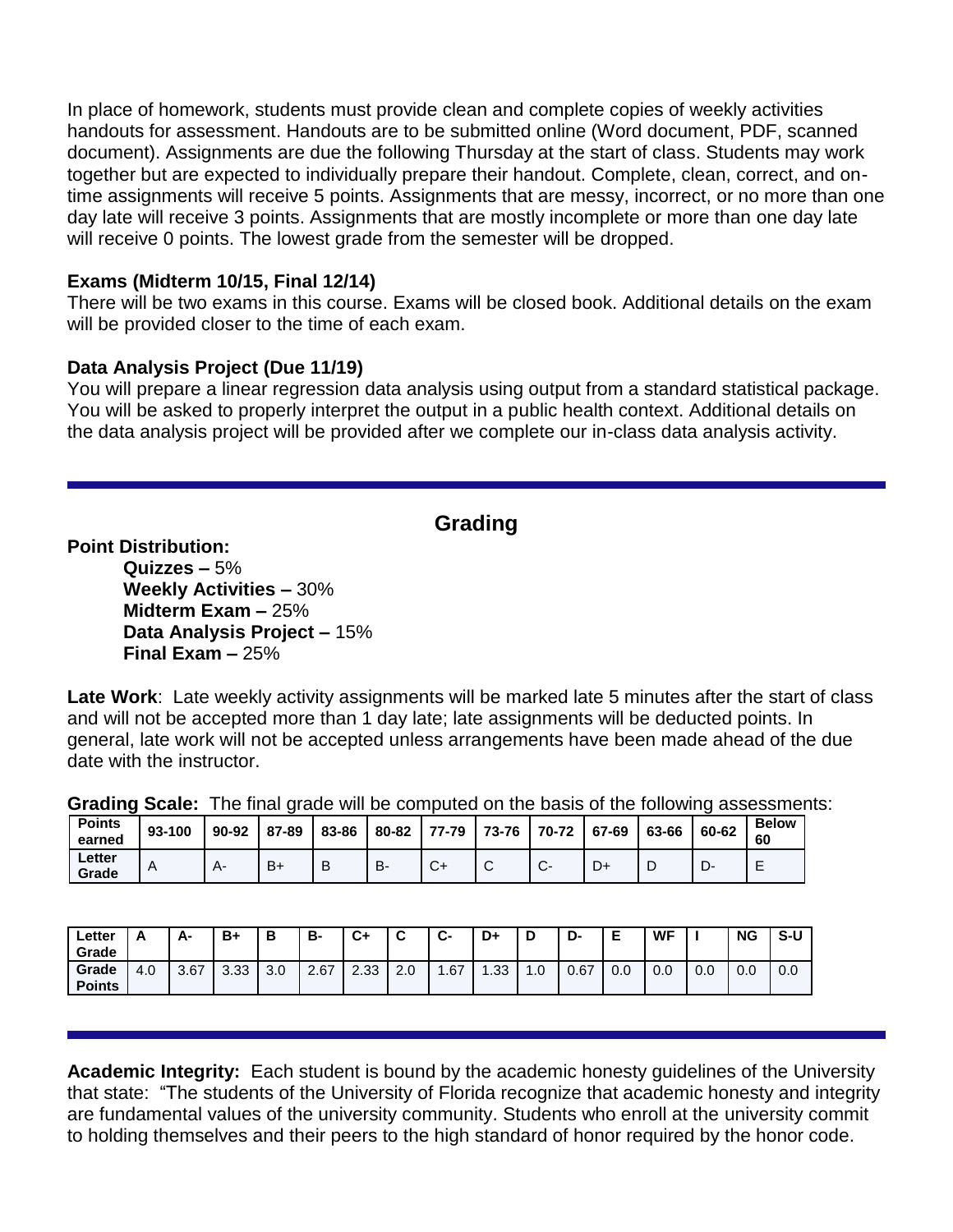Any individual who becomes aware of a violation of the honor code is bound by honor to take corrective action. The quality of a University of Florida education is dependent upon community acceptance and enforcement of the honor code." And, each student, upon submission of an assignment, implies the pledge:

### **"On my honor, I have neither given nor received unauthorized aid in doing this assignment."**

It is your individual responsibility to know and comply with all university policies and procedures regarding academic integrity and the Student Honor Code. Violations of the Honor Code at the University of Florida will not be tolerated. Violations will be reported to the Dean of Students Office for consideration of disciplinary action. For additional information regarding Academic Integrity, please see Student Conduct and Honor Code or the Graduate Student Website for additional details:

<https://www.dso.ufl.edu/sccr/process/student-conduct-honor-code/> <http://gradschool.ufl.edu/students/introduction.html>

Please remember cheating, lying, misrepresentation, or plagiarism in any form is unacceptable and inexcusable behavior.

### **Policy Related to Guests Attending Class:**

Only registered students are permitted to attend class. However, we recognize that students who are caretakers may face occasional unexpected challenges creating attendance

barriers. Therefore, by exception, a department chair or his or her designee (e.g., instructors) may grant a student permission to bring a guest(s) for a total of two class sessions per semester. This is two sessions total across all courses. No further extensions will be granted. Please note that guests are **not** permitted to attend either cadaver or wet labs. Students are responsible for course material regardless of attendance. For additional information, please review the Classroom Guests of Students policy in its entirety. Link to full policy:

<http://facstaff.phhp.ufl.edu/services/resourceguide/getstarted.htm>

### **Online Faculty Course Evaluation Process**

Students are expected to provide professional and respectful feedback on the quality of instruction in this course by completing course evaluations online via GatorEvals. Guidance on how to give feedback in a professional and respectful manner is available

at [https://gatorevals.aa.ufl.edu/students/.](https://gatorevals.aa.ufl.edu/students/) Students will be notified when the evaluation period opens, and can complete evaluations through the email they receive from GatorEvals, in their Canvas course menu under GatorEvals, or via [https://ufl.bluera.com/ufl/.](https://urldefense.proofpoint.com/v2/url?u=https-3A__ufl.bluera.com_ufl_&d=DwMFAg&c=sJ6xIWYx-zLMB3EPkvcnVg&r=y2HjEMjRMHJhfdvLrqJZlYczRsfp5e4TfQjHuc5rVHg&m=WXko6OK_Ha6T00ZVAsEaSh99qRXHOgMNFRywCoehRho&s=itVU46DDJjnIg4CW6efJOOLgPjdzsPvCghyfzJoFONs&e=) Summaries of course evaluation results are available to students at [https://gatorevals.aa.ufl.edu/public-results/.](https://gatorevals.aa.ufl.edu/public-results/)

### **Online Synchronous Sessions:**

Our class sessions may be audio visually recorded for students in the class to refer back and for enrolled students who are unable to attend live. Students who participate with their camera engaged or utilize a profile image are agreeing to have their video or image recorded. If you are unwilling to consent to have your profile or video image recorded, be sure to keep your camera off and do not use a profile image. Likewise, students who un-mute during class and participate orally are agreeing to have their voices recorded. If you are not willing to consent to have your voice recorded during class, you will need to keep your mute button activated and communicate exclusively using the "chat" feature, which allows students to type questions and comments live.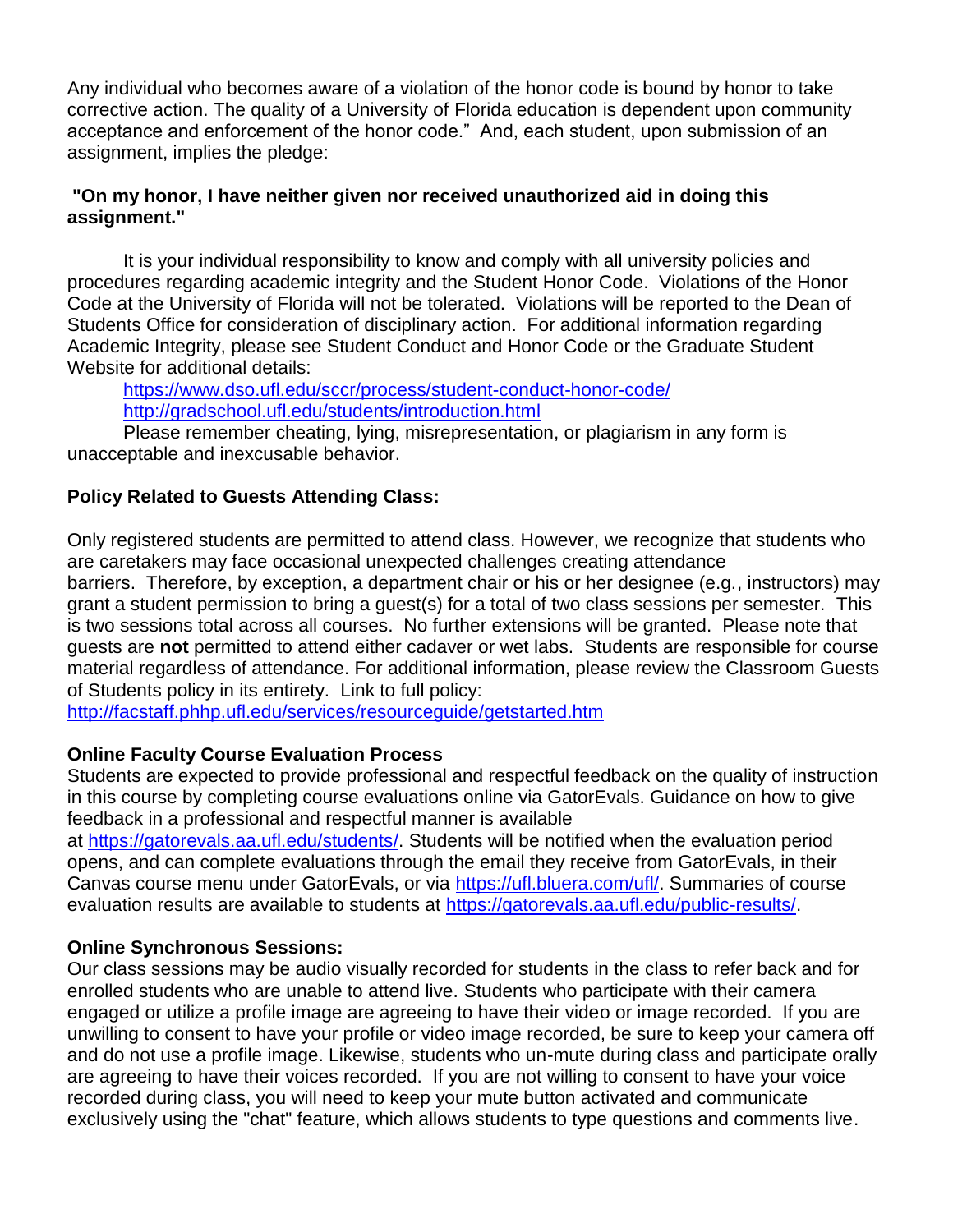The chat will not be recorded or shared. As in all courses, unauthorized recording and unauthorized sharing of recorded materials is prohibited.

### **SUPPORT SERVICES**

### **Accommodations for Students with Disabilities**

If you require classroom accommodation because of a disability, you must register with the Dean of Students Office [http://www.dso.ufl.edu](http://www.dso.ufl.edu/) within the first week of class. The Dean of Students Office will provide documentation to you, which you then give to the instructor when requesting accommodation. The College is committed to providing reasonable accommodations to assist students in their coursework.

### **Counseling and Student Health**

Students sometimes experience stress from academic expectations and/or personal and interpersonal issues that may interfere with their academic performance. If you find yourself facing issues that have the potential to or are already negatively affecting your coursework, you are encouraged to talk with the instructor and/or seek help through University resources available to you.

- The Counseling and Wellness Center 352-392-1575 offers a variety of support services such as psychological assessment and intervention and assistance for math and test anxiety. Visit their web site for more information: [http://www.counseling.ufl.edu.](http://www.counseling.ufl.edu/) On line and in person assistance is available.
- You Matter We Care website: [http://www.umatter.ufl.edu/.](http://www.umatter.ufl.edu/) If you are feeling overwhelmed or stressed, you can reach out for help through the You Matter We Care website, which is staffed by Dean of Students and Counseling Center personnel.
- The Student Health Care Center at Shands is a satellite clinic of the main Student Health Care Center located on Fletcher Drive on campus. Student Health at Shands offers a variety of clinical services. The clinic is located on the second floor of the Dental Tower in the Health Science Center. For more information, contact the clinic at 392-0627 or check out the web site at: <https://shcc.ufl.edu/>
- Crisis intervention is always available 24/7 from:
- Alachua County Crisis Center: (352) 264-6789

#### <http://www.alachuacounty.us/DEPTS/CSS/CRISISCENTER/Pages/CrisisCenter.aspx>

BUT – Do not wait until you reach a crisis to come in and talk with us. We have helped many students through stressful situations impacting their academic performance. You are not alone so do not be afraid to ask for assistance.

### **Inclusive Learning Environment**

Public health and health professions are based on the belief in human dignity and on respect for the individual. As we share our personal beliefs inside or outside of the classroom, it is always with the understanding that we value and respect diversity of background, experience, and opinion, where every individual feels valued. We believe in, and promote, openness and tolerance of differences in ethnicity and culture, and we respect differing personal, spiritual, religious and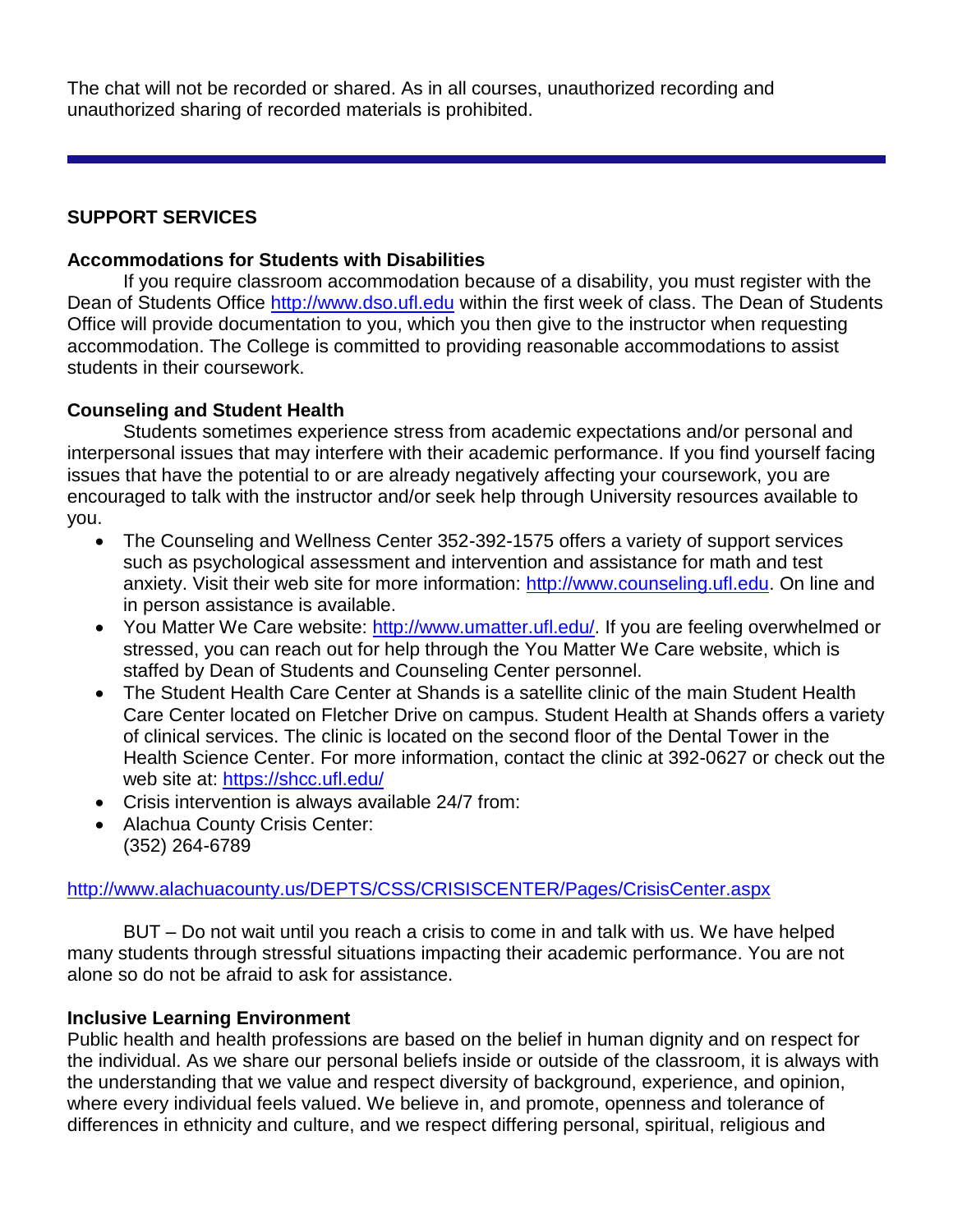political values. We further believe that celebrating such diversity enriches the quality of the educational experiences we provide our students and enhances our own personal and professional relationships. We embrace The University of Florida's Non-Discrimination Policy, which reads, "The University shall actively promote equal opportunity policies and practices conforming to laws against discrimination. The University is committed to non-discrimination with respect to race, creed, color, religion, age, disability, sex, sexual orientation, gender identity and expression, marital status, national origin, political opinions or affiliations, genetic information and veteran status as protected under the Vietnam Era Veterans' Readjustment Assistance Act." If you have questions or concerns about your rights and responsibilities for inclusive learning environment, please see your instructor or refer to the Office of Multicultural & Diversity Affairs website: [www.multicultural.ufl.edu](http://www.multicultural.ufl.edu/)

## **Tentative Course Schedule**

Instructor reserves the right to modify the course schedule with advance notice provided to students.

|               | <b>Dates</b>     | <b>Weekly Topics and In-Class Activities</b>                          |
|---------------|------------------|-----------------------------------------------------------------------|
| <b>WEEK1</b>  | Sept 1           | <b>Introduction &amp; Review</b>                                      |
|               | Sept 3           | In-Class Activity: Demographic data                                   |
| <b>WEEK2</b>  | Sept 8           | <b>ANOVA</b>                                                          |
|               | Sept 10          | In-Class Activity: ANOVA online tool                                  |
| <b>WEEK3</b>  | Sept 15          | Correlation                                                           |
|               | Sept 17          | In-Class Activity: Guerrant et al. journal club                       |
| <b>WEEK4</b>  | Sept 22          | <b>Simple Linear Regression</b>                                       |
|               | Sept 24          | In-Class Activity: Least squares online tool                          |
| <b>WEEK5</b>  | Sept 29          | <b>Multiple Linear Regression</b>                                     |
|               | Oct 1            | In-Class Activity: Elias et al. journal club                          |
| <b>WEEK6</b>  | Oct <sub>6</sub> | <b>Additional Topics in Regression</b>                                |
|               | Oct 8            | In-Class Activity: Regression data analysis                           |
| <b>WEEK7</b>  | Oct 13           | <b>Midterm Exam Review</b>                                            |
|               | Oct 15           | <b>Midterm Exam</b>                                                   |
| <b>WEEK8</b>  | Oct 20           | Summaries of 2x2 Tables                                               |
|               | Oct 22           | In-Class Activity: Clinical vs. statistical significance journal club |
| <b>WEEK9</b>  | <b>Oct 27</b>    | Testing of 2x2 Tables                                                 |
|               | Oct 29           | In-Class Activity: Gardasil data                                      |
| <b>WEEK10</b> | Nov <sub>3</sub> | Screening                                                             |
|               | Nov <sub>5</sub> | In-Class Activity: Prostate cancer screening                          |
| <b>WEEK11</b> | Nov 10           | <b>Nonparametric Tests</b>                                            |
|               | Nov 12           | In-Class Activity: P-values journal club                              |
| <b>WEEK12</b> | <b>Nov 17</b>    | Nonparametric Tests (continued)                                       |
|               | Nov 19           | In-Class Activity: Non-parametric testing (Data analysis project due) |
| <b>WEEK13</b> | Nov 24           | <b>Clinical Trials</b>                                                |
|               | Nov 14           | <b>Thanksgiving</b>                                                   |
| <b>WEEK14</b> | Dec 1            | <b>Survival Analysis</b>                                              |
|               | Dec <sub>3</sub> | In-Class Activity: Goss et al. journal club                           |